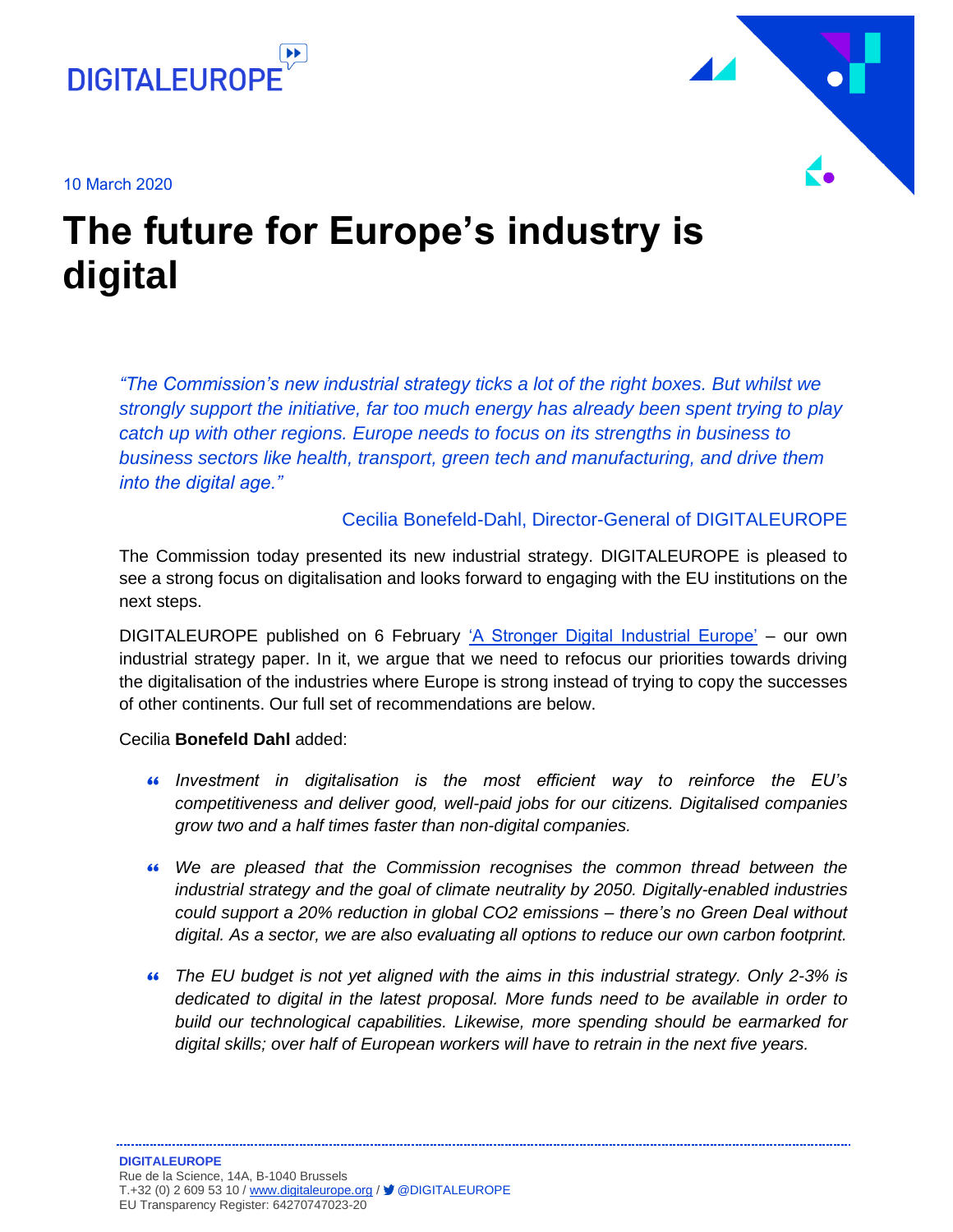

#### *Our recommendations for a sustainable, prosperous and stronger digital Europe*

These are the five key areas that require action from decision makers in the next five years:

#### **Framework for a European digital transformation of industry.**

The EU must drive the digitalisation of our industry, building on existing strengths in manufacturing, mobility and health and focusing on areas of the common good such as the environment, digital skills, connectivity and cross-border data spaces.

We need to boost digital spending up to 10% of the EU budget, of which half should be focused on the deployment of new technologies. It is currently just 3% in the Commission's proposal.

#### **Open markets and fair global competition.**

Europe must lead at the international level: on World Trade Organization (WTO) reform, on digital trade negotiations, and on data flows. The EU should open up global markets for our digital companies and advance new tools like the International Procurement Instrument.

#### **Crucial aspects of digital transformation**

The EU should build a trustworthy AI environment which promotes innovation.

Europe should narrow its focus on high-risk AI applications where regulation is necessary and adopt a sector by sector approach. SMEs in particular need guidance and resources.

We need to prioritise building a 5G and high-capacity network throughout Europe in order to boost our industrial connectivity.

Europe can lead on cybersecurity if it can guarantee a strong and coherent legislative framework at EU-level and avoids fragmented rules.

#### **Upscaling SMEs and upskilling the workforce**

Digital Innovation Hubs (DIHs) must play a crucial role for the participation of SMEs in collaborative research programmes on digital technologies

The EU should develop standardised metrics to measure the digital skills gap in each Member States. It should also build data models to analyse and forecast future skills needs.

Governments should put digital skills on the school and university curriculums.

#### **Sustainability goals to drive industrial leadership**

Digitalisation is key to the Green Deal. It can transform our most energy-intensive sectors. We know that digitalisation has the potential to reduce global CO2 emissions by 20%.

The EU should develop performance indicators to measure the decarbonisation sustainability potential enabled by digital technologies.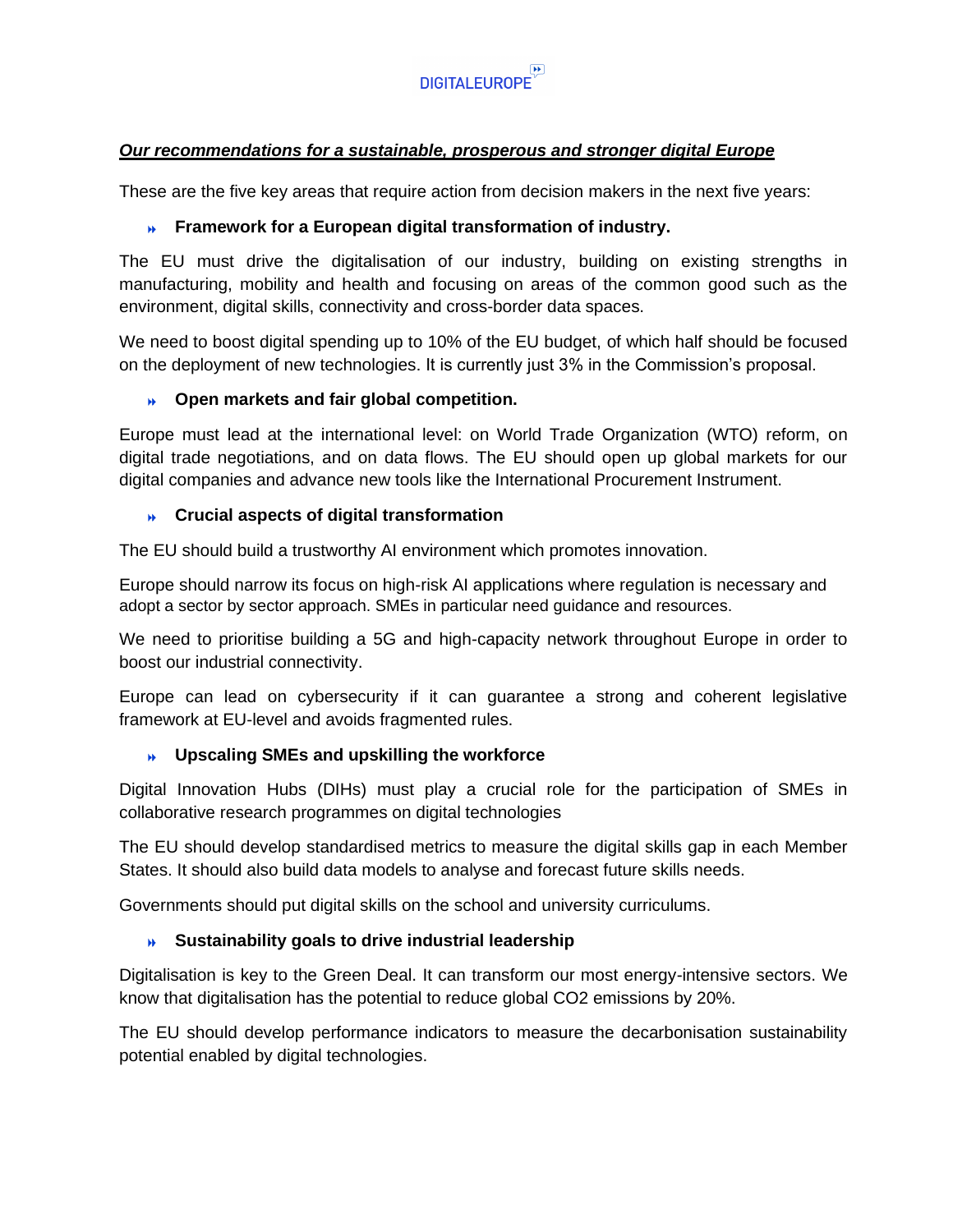

The EU should also allocate specific funds towards the implementation of digital technologies aimed at decarbonisation and the circular economy.

#### FOR MORE INFORMATION, PLEASE CONTACT:

 $\mathbf{A}$ Ray Pinto **Digital Transformation Policy Director** [ray.pinto@digitaleurope.org](mailto:ray.pinto@digitaleurope.org) / +32 493 89 20 60  $\mathbf{L}$ Chris Ruff **Director of Communication and Political Outreach**

[chris.ruff@digitaleurope.org](mailto:chris.ruff@digitaleurope.org) / +32 485 55 22 54